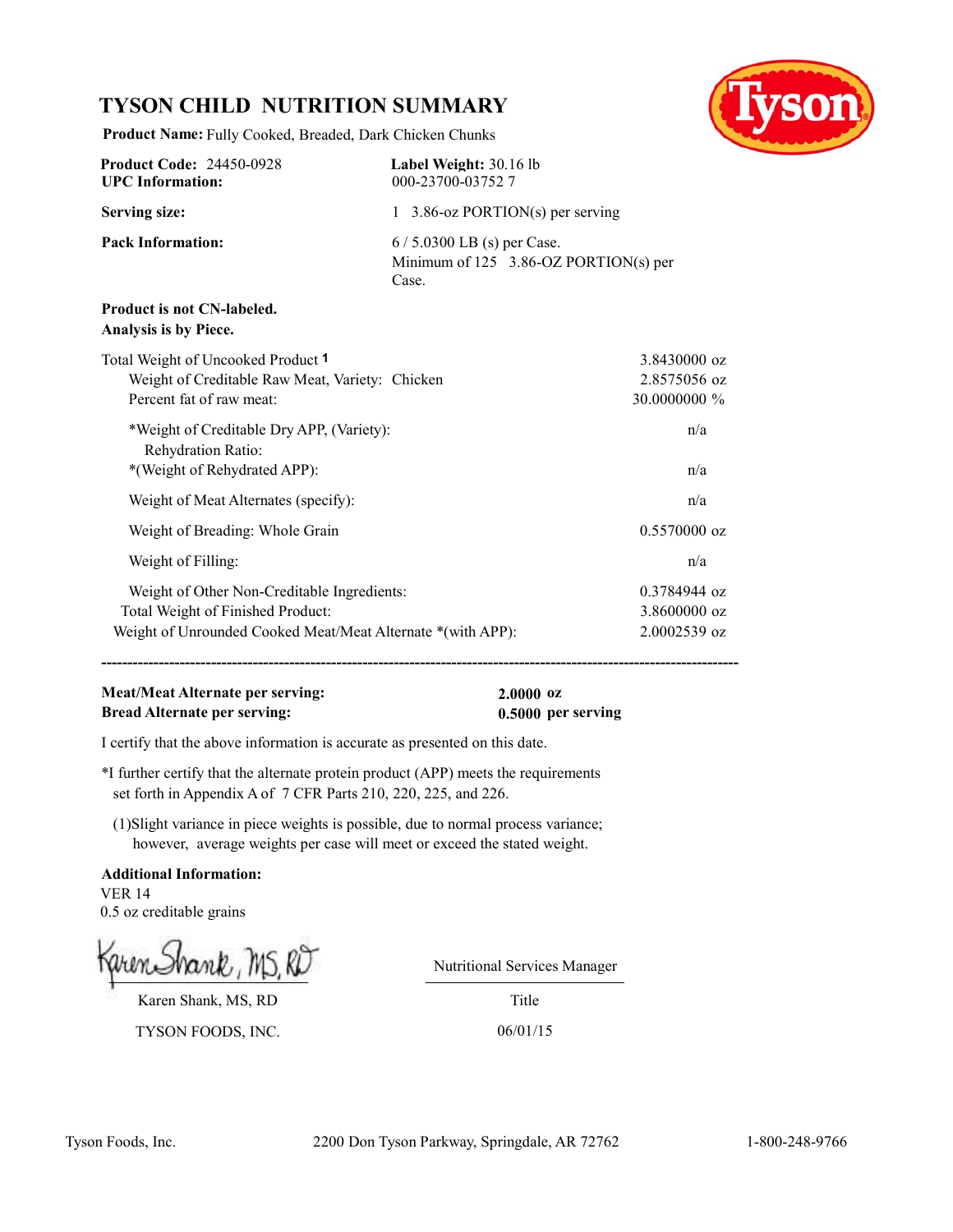# **Product Information**







## **Whole Grain Dark Meat Chicken Chunks**

Product Code: 24450-928

- Great ingredient meat and dark meat option
- Whole grain breading that stands up to saucing
- Customizable with any sauce

### **PREPARATION**

Appliances vary, adjust accordingly. Convection Oven 1. Pre-heat oven to 350°F. 2. Heat product for 6-8 minutes from frozen.

### **PIECE COUNT**

Minimum of 125 3.86OZ PORTION(s) per Case

### **MASTER CASE**

| Gross Weight | $32.7697$ IB | Width:  | 15.625 IN         |
|--------------|--------------|---------|-------------------|
| Net Weight   | $30.16$ IB   | Length: | $23.5 \text{ IN}$ |
| Cube:        | 1.78 FT      | Height: | 8.375 IN          |

### **PALLET CONFIGURATION**



#### **INGREDIENTS**

Boneless, skinless chicken leg chunks, water, sodium phosphates. BREADED WITH: Whole wheat flour, water, enriched bleached wheat flour (wheat flour, niacin, reduced iron, thiamine mononitrate, riboflavin, folic acid), modified corn starch, enriched rice flour (rice flour, niacin, reduced iron, thiamine mononitrate, riboflavin, folic acid), salt, leavening (sodium bicarbonate, sodium aluminum phosphate), dried garlic, dried onion, spice. Breading set in vegetable oil.

CONTAINS wheat

### **STORAGE**

| Shelf Life:     | $365$ days |
|-----------------|------------|
| Storage Temp:   | 0 F        |
| Storage Method: | Frozen     |

## **& 0, 0**

### **Nutrition Facts**

Serving Size: 3 OZ (84g) Servings Per Container: About 161

| Amount Per Serving<br>Calories 180                                                                                                        | Calories from Fat 90      |  |  |
|-------------------------------------------------------------------------------------------------------------------------------------------|---------------------------|--|--|
|                                                                                                                                           | % Daily Value*            |  |  |
| Total Fat 10g                                                                                                                             | 15%                       |  |  |
| Saturated Fat 2g<br>Trans Fat Og<br>Polyunsaturated Fat 4q<br>Monounsaturated Fat 3g                                                      | 10%                       |  |  |
| Cholesterol 55mg                                                                                                                          | 18%                       |  |  |
| Sodium 220mg                                                                                                                              | 9%                        |  |  |
| Total Carbohydrate 6g                                                                                                                     | 2%                        |  |  |
| Dietary Fiber 1q<br>Sugars Og                                                                                                             | 4%                        |  |  |
| Protein 17g                                                                                                                               | 34%                       |  |  |
| Vitamin A 0%<br>Calcium 0%                                                                                                                | Vitamin C 0%<br>Iron $6%$ |  |  |
| * Percent daily values are based on a 2,000 calorie<br>diet. Your daily values may be higher or lower<br>depending on your calorie needs. |                           |  |  |

#### **CN Label:** No

To obtain a signed copy of the CN statement for this item, please contact the Tyson Food Service Concierge via [e-mail](mailto:fscomments@tyson.com) or call 1-800- 248-9766.

UPC Code: 00023700037527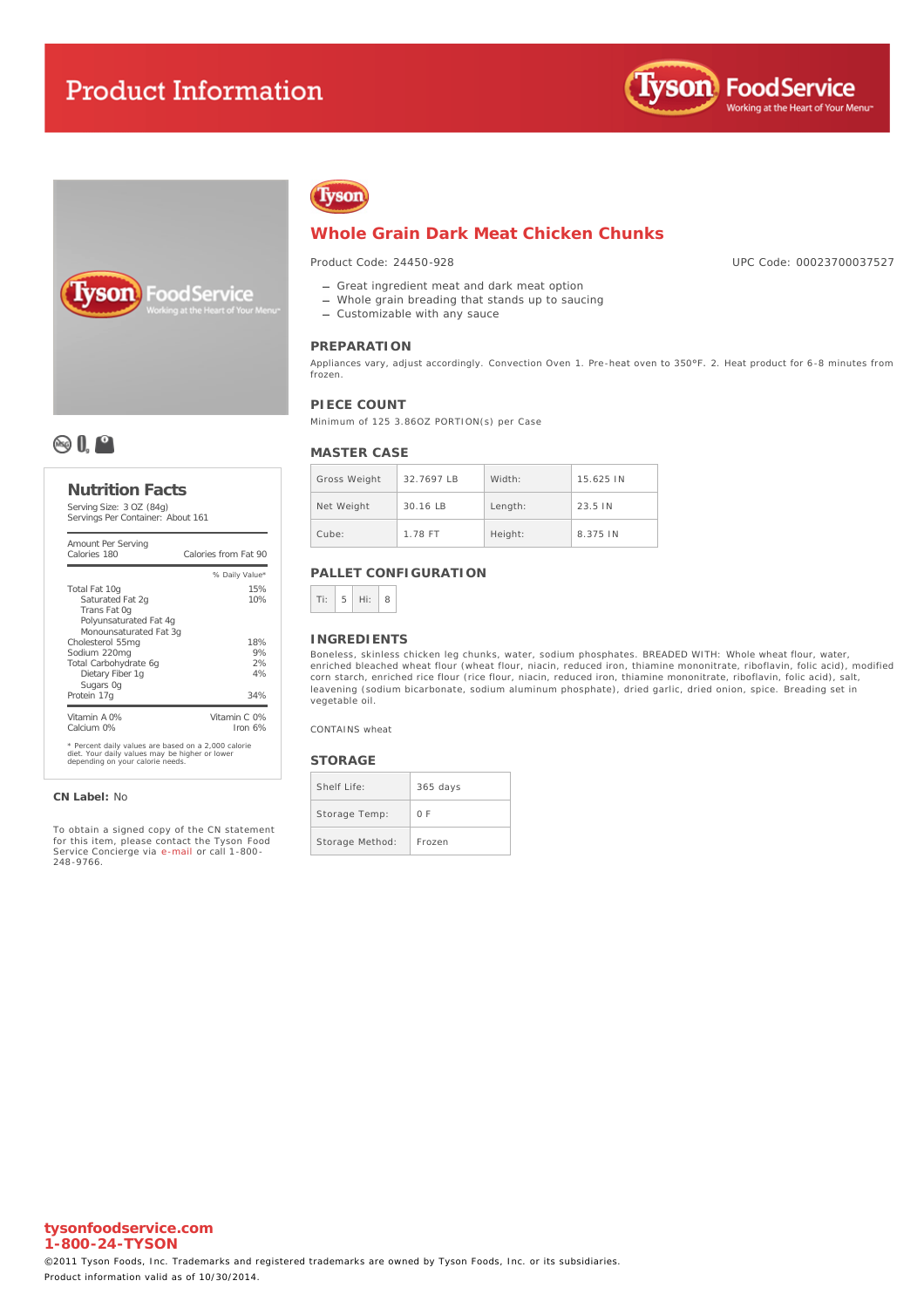| Product:<br>24450                                                                                                                      | <b>Brand: 0928</b> |                              | Formula ID: 24450928G000 |
|----------------------------------------------------------------------------------------------------------------------------------------|--------------------|------------------------------|--------------------------|
| <b>Nutrition Facts</b>                                                                                                                 |                    |                              |                          |
| Serving Size: 3.86 OZ (108g)                                                                                                           |                    |                              |                          |
| Servings Per Container: About 125                                                                                                      |                    |                              |                          |
| <b>Amount Per Serving</b><br>Calories 230                                                                                              |                    | <b>Calories from Fat</b> 110 |                          |
|                                                                                                                                        |                    |                              | % Daily Values *         |
| 13 g<br><b>Total Fat</b>                                                                                                               |                    |                              | $20\%$                   |
| Saturated Fat 2.5 g                                                                                                                    |                    |                              | 13%                      |
| Trans Fat<br>0g                                                                                                                        |                    |                              |                          |
| Polyunsaturated Fat                                                                                                                    |                    |                              |                          |
| Monounsaturated Fat                                                                                                                    | 5g                 |                              |                          |
|                                                                                                                                        | 4g                 |                              |                          |
| Cholesterol 70 mg                                                                                                                      |                    |                              | 23%                      |
| Sodium 280 mg                                                                                                                          |                    |                              | $\overline{12\%}$        |
| Total Carbohydrate 8 g                                                                                                                 |                    |                              | 3%                       |
| Dietary Fiber<br>1 g                                                                                                                   |                    |                              | $4\%$                    |
| <b>Sugars</b><br>0 g                                                                                                                   |                    |                              |                          |
| <b>Protein</b> 22 $g$                                                                                                                  |                    |                              | 44 %                     |
| 2%<br>Vitamin A                                                                                                                        |                    | Vitamin C                    | $0\%$                    |
| 2, 6<br>Calcium                                                                                                                        |                    |                              | 8%<br>Iron               |
| * Percent Daily Values are based on a 2,000 calorie diet. Your<br>daily values may be higher or lower depending on your calorie needs. | Calories           | 2,000                        | 2,500                    |
| <b>Total Fat</b>                                                                                                                       | Less than          | 65g                          | 80g                      |
| Sat Fat                                                                                                                                | Less than          | 20g                          | 25g                      |
| Cholesterol                                                                                                                            | Less than          | 300 <sub>mg</sub>            | 300 <sub>mg</sub>        |
| Sodium                                                                                                                                 | Less than          | 2,400mg                      | 2,400mg                  |
| Total Carbohydrate<br>Dietary Fiber                                                                                                    |                    | 300g<br>25g                  | 375g<br>30 <sub>g</sub>  |
| Protein                                                                                                                                |                    | 50g                          | 63g                      |
| Calories per gram:                                                                                                                     |                    |                              |                          |
| Fat 9                                                                                                                                  | Carbohydrate 4     |                              | Protein 4                |



**Status is: WORKING Calcularies Fat** 130 As Of: 05/23/2013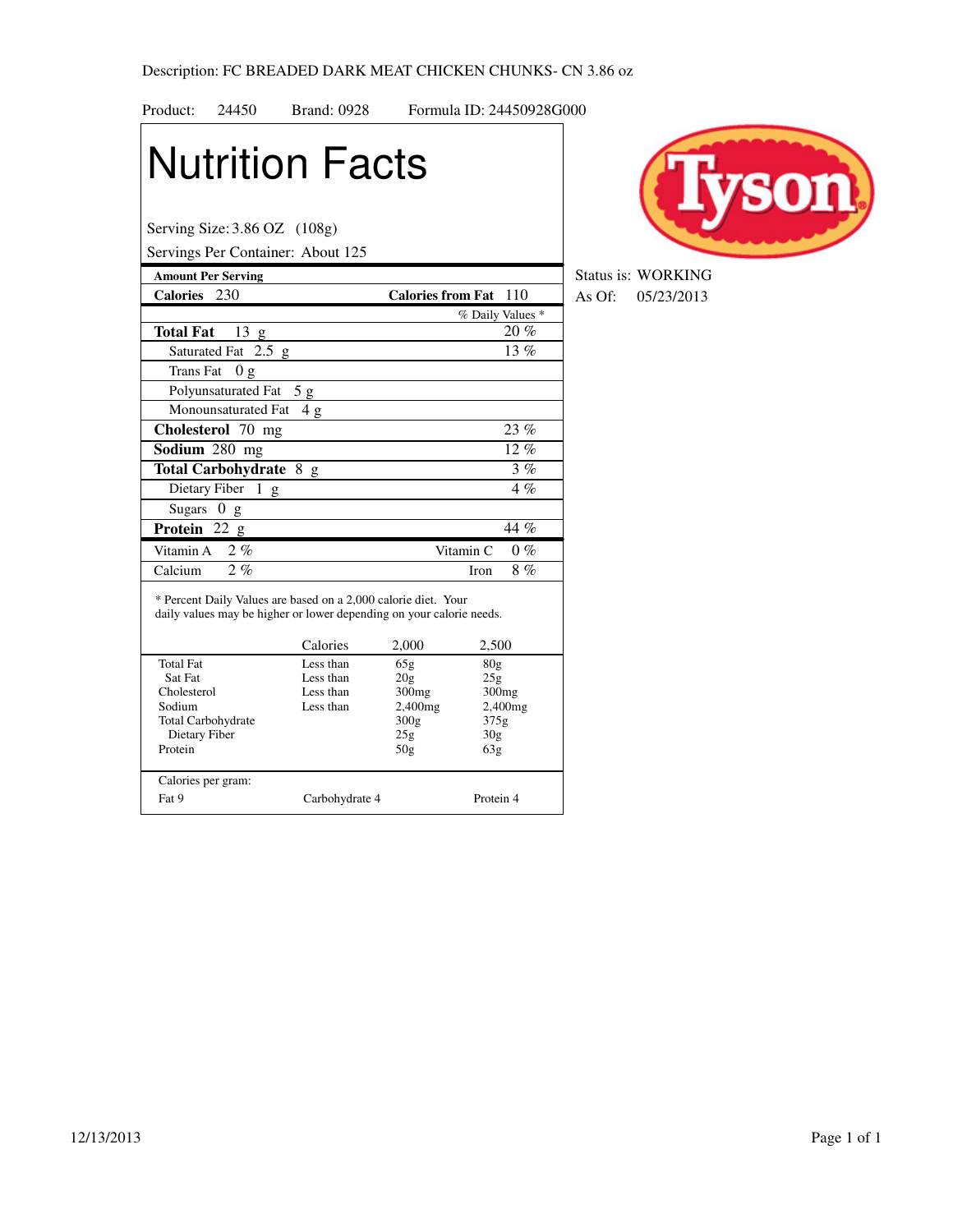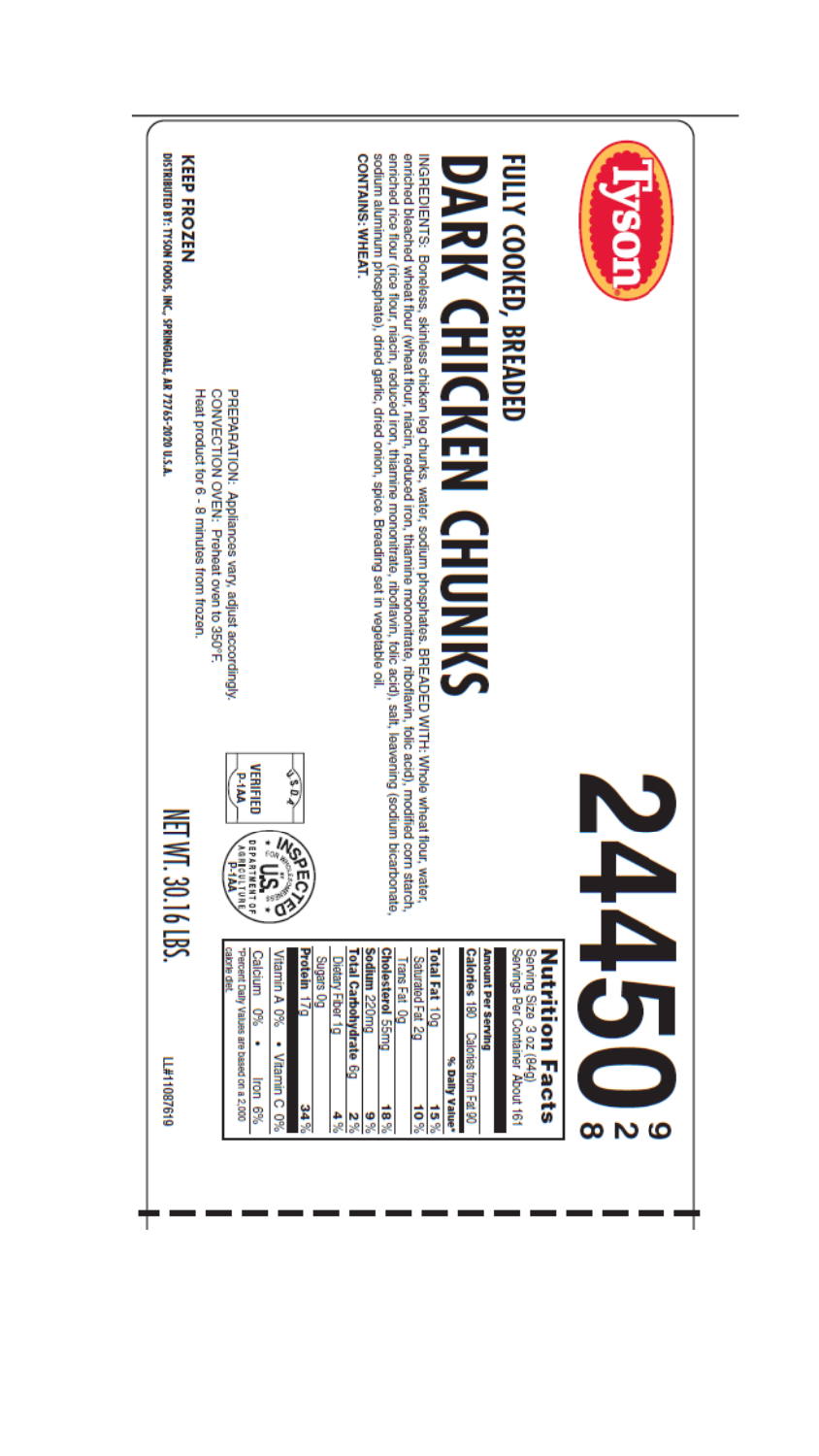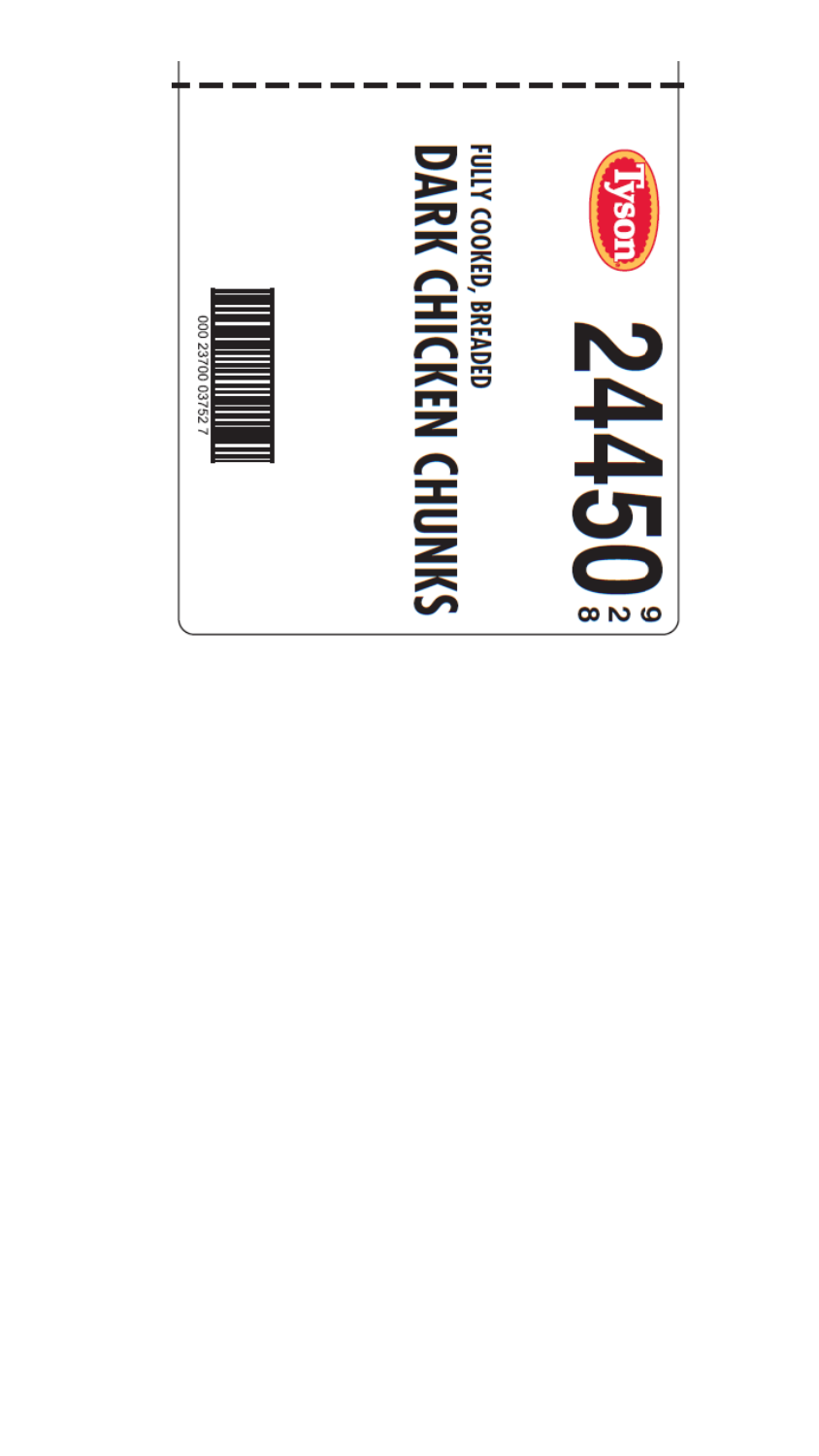## Sample Product Formulation Statement (Product Analysis) for Meat/Meat Alternate (M/MA) **Products**

Child Nutrition Program operators should include a copy of the label from the purchased product carton in addition to the following information on letterhead signed by an official company representative.

Inicken Churches No.: 244 Product Name:

Case/Pack/Count/Portion/Size: 30 14 # MC / 125 portions Manufacturer:

## I. Meat/Meat Alternate

Please fill out the chart below to determine the creditable amount of Meat/Meat Alternate

| <b>Description of Creditable</b><br><b>Ingredients</b> per<br><b>Food Buying Guide (FBG)</b> | <b>Ounces per Raw</b><br><b>Portion of Creditable</b><br>Ingredient | <b>Multiply</b> | <b>FBG Yield/</b><br><b>Servings</b><br>Per Unit | Creditable<br>Amount* |
|----------------------------------------------------------------------------------------------|---------------------------------------------------------------------|-----------------|--------------------------------------------------|-----------------------|
| Perdesochicken W/Skin                                                                        | .9575056                                                            |                 |                                                  |                       |
| W Nat. Diep                                                                                  |                                                                     |                 |                                                  |                       |
|                                                                                              |                                                                     |                 |                                                  |                       |
| A. Total Creditable M/MA Amount <sup>1</sup>                                                 |                                                                     |                 |                                                  |                       |

 $0.00085.59$ \*Creditable Amount - Multiply ounces per raw portion of creditable ingredient by the FBG Yield Information.

### II. Alternate Protein Product (APP)

If the product contains APP, please fill out the chart below to determine the creditable amount of APP. If APP is used, you must provide documentation as described in Attachment A for each APP used.

| Description of APP,<br>manufacture's name,<br>and code number                  | <b>Ounces</b><br>Dry APP<br><b>Per Portion</b> | <b>Multiply</b> | $%$ of<br>Protein<br>As-Is* | Divide by<br>$18**$ | Creditable<br>Amount<br>APP*** |
|--------------------------------------------------------------------------------|------------------------------------------------|-----------------|-----------------------------|---------------------|--------------------------------|
|                                                                                |                                                |                 |                             | $\div$ by 18        |                                |
|                                                                                |                                                |                 |                             | $\div$ by 18        |                                |
|                                                                                |                                                | X               |                             | $\div$ by 18        |                                |
| <b>B. Total Creditable APP Amount'</b>                                         |                                                |                 |                             |                     |                                |
| C. TOTAL CREDITABLE AMOUNT (A + B rounded down to<br>nearest $\frac{1}{4}$ oz) |                                                |                 |                             |                     |                                |

\*Percent of Protein As-Is is provided on the attached APP documentation.

\*\*18 is the percent of protein when fully hydrated.

\*\*\* Creditable amount of APP equals ounces of Dry APP multiplied by the percent of protein as-is divided by 18. <sup>1</sup>Total Creditable Amount must be rounded down to the nearest 0.25oz (1.49 would round down to 1.25 oz meat equivalent). Do not round up. If you are crediting M/MA and APP, you do not need to round down in box A (Total Creditable M/MA Amount) until after you have added the Total Creditable APP Amount from box B to box C.

Total weight (per portion) of product as purchased

 $2.6002$ 

 $5.8602$ 

Total creditable amount of product (per portion) (Reminder: Total creditable amount cannot count for more than the total weight of product.)

I certify that the above information is true and correct and that a  $\beta$   $\omega$  ounce serving of the above product (ready for serving) contains  $\frac{\partial^2 \rho}{\partial x^2}$ ounces of equivalent meat/meat alternate when prepared according to directions.

I further certify that any APP used in the product conforms to the Food and Nutrition Service Regulations (7 CFR Parts 210, 220, 225, 226, Appendix A) as demonstrated by the attached supplier documentation.

Signature  $M17a$ **Printed Name** 

lyson toods, (ma.